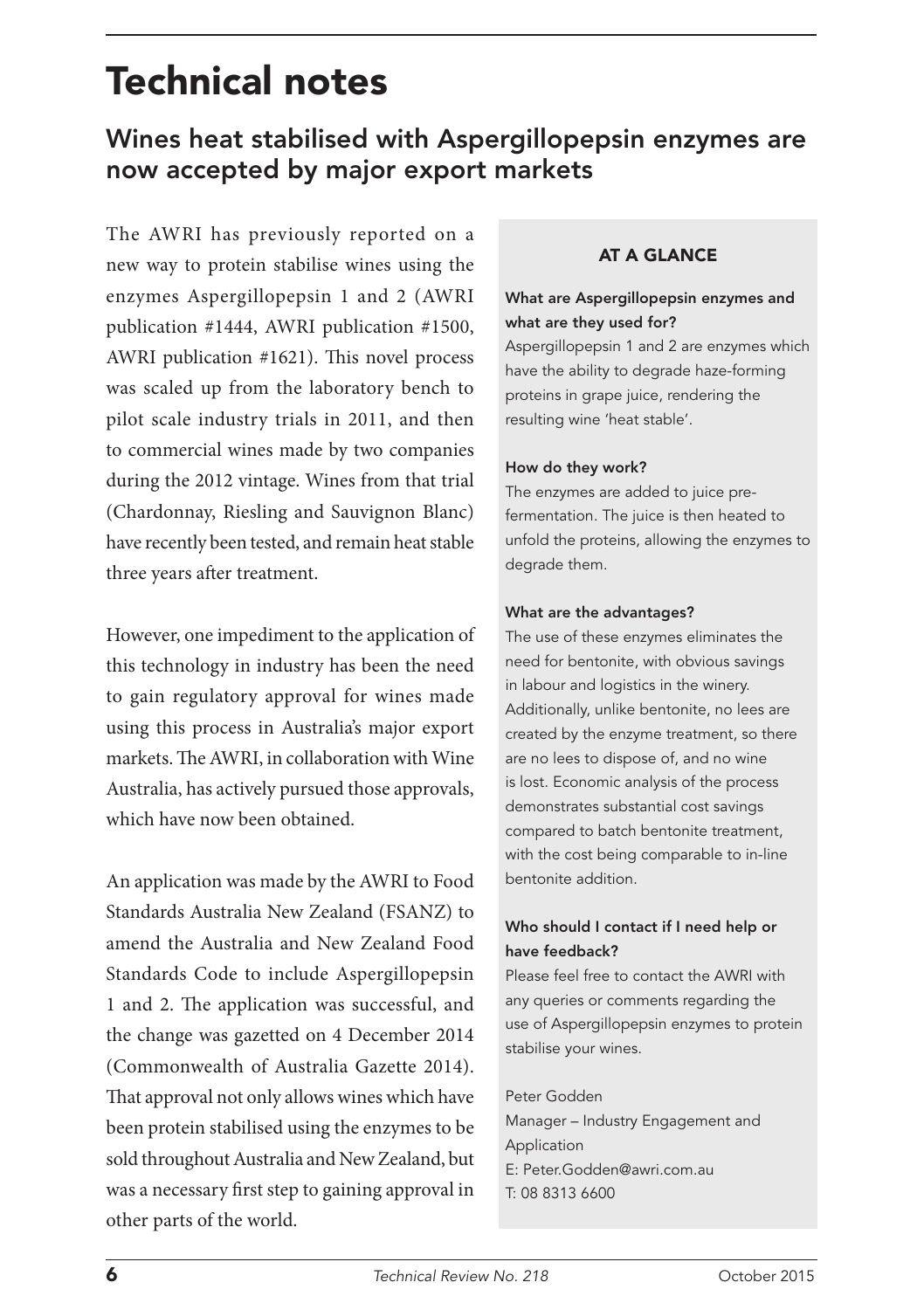It should be noted that the FSANZ approval is for the two specific enzymes, and does not automatically relate to commercial products containing those enzymes. The AWRI advises wine producers to seek assurance from their suppliers that all wine additives and processing aids are compliant with all relevant food standards.

Australia and New Zealand are both members of the World Wine Trade Group (WWTG), along with Argentina, Canada, Chile, Georgia, South Africa and the USA. The members have an 'Agreement on Mutual Acceptance of Oenological Practices', which came into force in 2002. Under that agreement, each country accepts the oenological processes of the other members, upon formal notification of changes being provided. Notification of the inclusion of Aspergillopepsin 1 and 2 in the Australia and New Zealand Food Standards Code was provided to the WWTG by Australia's representative from Wine Australia, at a meeting held on 30 April 2015, and consequently from that date, wines made using the Aspergillopepsin enzymes can be exported to the member countries.

With regard to the European Union, on 1 December 2008 Australia and the European Community signed an international wine agreement which came into force on 1 September 2010. Annex 1 of that agreement contains a list of 'oenological practices and processes authorised for wines originating in Australia, under conditions laid down in Australian rules and in particular the Australian Wine and Brandy Corporation Act 1980, Trade Practices Act 1974, and the Australia New Zealand Food Standards Code'. Item 15 on that list includes 'enzymes approved for food usage'. Because Aspergillopepsin 1 and 2 have now been approved for food use under the Australia New Zealand Food Standards Code, wines in which they have been used can be exported into the European Union.

Similarly, China's food standard GB 2760–2014 states that enzymes produced from *Aspergillus niger* and *Aspergillus oryzae* are permissible for use in wine, and the change to the Australia New Zealand Food Standards Code lists *Aspergillus niger* as a permissible source of both Aspergillopepsin 1 and 2, and *Aspergillus oryzae* as a permissible source of Aspergillopepsin 1. Consequently, Australian wine producers can be confident that the use of these enzymes derived from *Aspergillus niger* and *Aspergillus oryzae* is not a barrier to exporting wine made with them to China.

The AWRI continues to hold stocks of the commercially made Chardonnay, Riesling and Sauvignon Blanc wines from the 2012 trial. In each case there are two wines, one having been treated with bentonite and the other with Aspergillopepsin 1 and 2. The AWRI is happy to supply bottles of these six wines to any wine producers, suppliers, or other interested parties who would like to taste them.